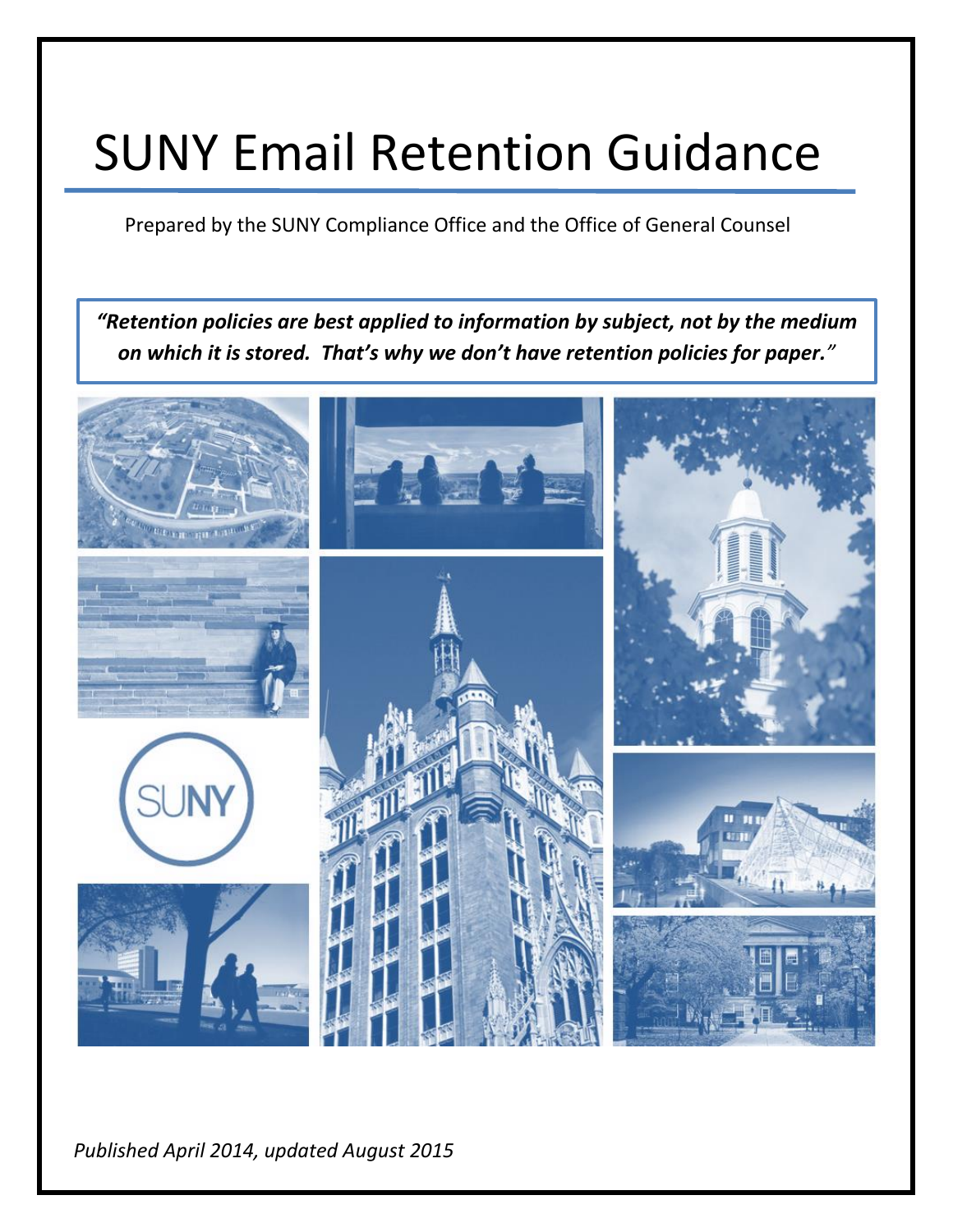# **Executive Summary**

At the SUNY Office of General Counsel, the question "How long should we retain email?" is a frequent inquiry from our campuses. The answer is that email is simply a medium. Retention policies are best applied to information by subject, not by the medium on which it is stored. That is why we do not have retention policies for paper or CDs, or any other medium that contains information. The purpose of the following guidance is to shed light on what SUNY campuses should be doing with regard to retention of emails.

# **Contents**

| What does the State Archives General Retention and Disposition Schedule say about email? 3 |  |
|--------------------------------------------------------------------------------------------|--|
|                                                                                            |  |
|                                                                                            |  |
|                                                                                            |  |
|                                                                                            |  |
|                                                                                            |  |
|                                                                                            |  |

**For more information on records retention and disposition at SUNY, visit the**  [SUNY Compliance website](http://system.suny.edu/compliance) **and the** topic [pages about records management and e-discovery.](http://system.suny.edu/compliance/topics/records/)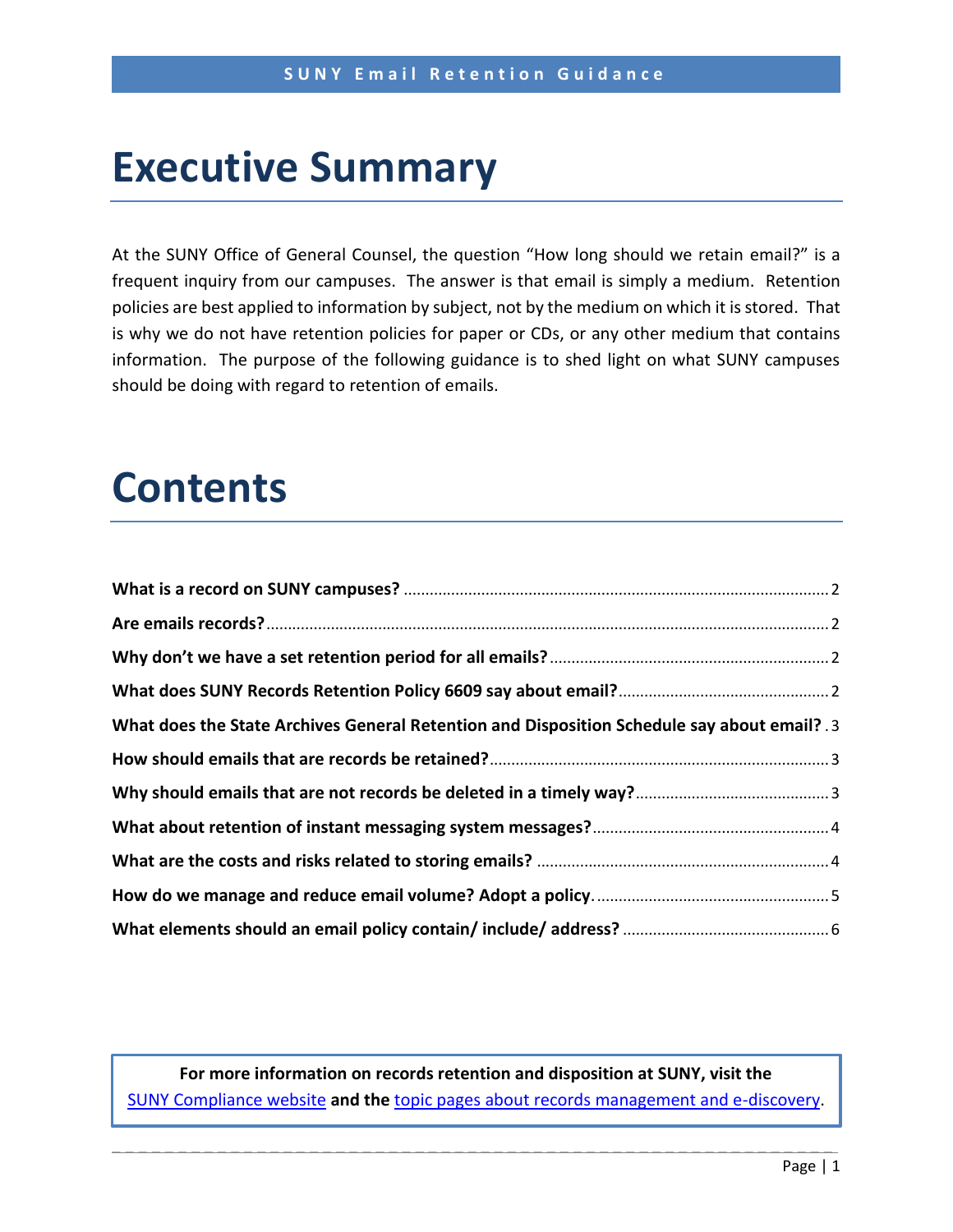#### **What is a record on SUNY campuses?**

A "record" possess all of the following *three* elements:

- Documentary material,
- Transmitted or stored by a campus, and
- Has legal or operational, or historical value.

The [SUNY Records Retention Policy Doc. No. 6609](http://www.suny.edu/sunypp/documents.cfm?doc_id=650) defines a record as follows:

*"Records - all books, papers, microforms, computer-readable tapes, discs or other media, maps, photographs, film, video and sound recordings, or other documentary materials, regardless of physical form or characteristics, made or received by State University of New York or its campuses in pursuance of law or in connection with the transaction of University business and retained by the University as evidence of the organization, functions, policies, decisions, procedures, operations, or other activities. Library or museum materials made or acquired and preserved solely for reference or exhibition purposes, extra copies of documents preserved only for convenience of reference, and stocks of publications and of blank forms shall not be deemed to constitute records."*

#### <span id="page-2-0"></span>**Are emails records?**

Most emails are NOT records. Most emails are simply ESI (Electronically Stored Information) without a lasting legal, operational, or historic value. Only emails that serve a legal, operational, or historical value are records, and the rest should be deleted accordingly.

#### <span id="page-2-1"></span>**Why don't we have a set retention period for all emails?**

Email is simply a medium. Retention periods are best tied to the information in a record, not the medium on which it is stored. This is why we do not have retention policies for paper, videotapes, Word, Excel, .PDF, or any other materials that we use to store information.

#### <span id="page-2-2"></span>**What does SUNY Records Retention Policy 6609 say about email?**

The [SUNY Records Retention Policy Doc. No. 6609](http://www.suny.edu/sunypp/documents.cfm?doc_id=650) addresses email in the [Introduction](http://www.suny.edu/sunypp/lookup.cfm?lookup_id=651) section (available in the appendices to the Policy). The introduction says the following with regard to email:

*"Generally, records transmitted through email systems have the same retention periods as records in other formats that are related to the same function or activity. Email records should be scheduled for disposition in conjunction with any other records related to that function or activity. Campus and University officials may delete, purge, or destroy email records if the records have been retained for the minimum retention period established in the RR&D Schedule and are not being retained for a legal action or otherwise subject to a litigation hold or for an audit. Transitory messages may be destroyed when no longer needed. For further guidance on the disposition of e-mail messages and attachments, see item 90369 in the State Archives' [General Retention and Disposition Schedule for New York State](http://www.archives.nysed.gov/common/archives/files/mr_pub_genschedule.pdf)*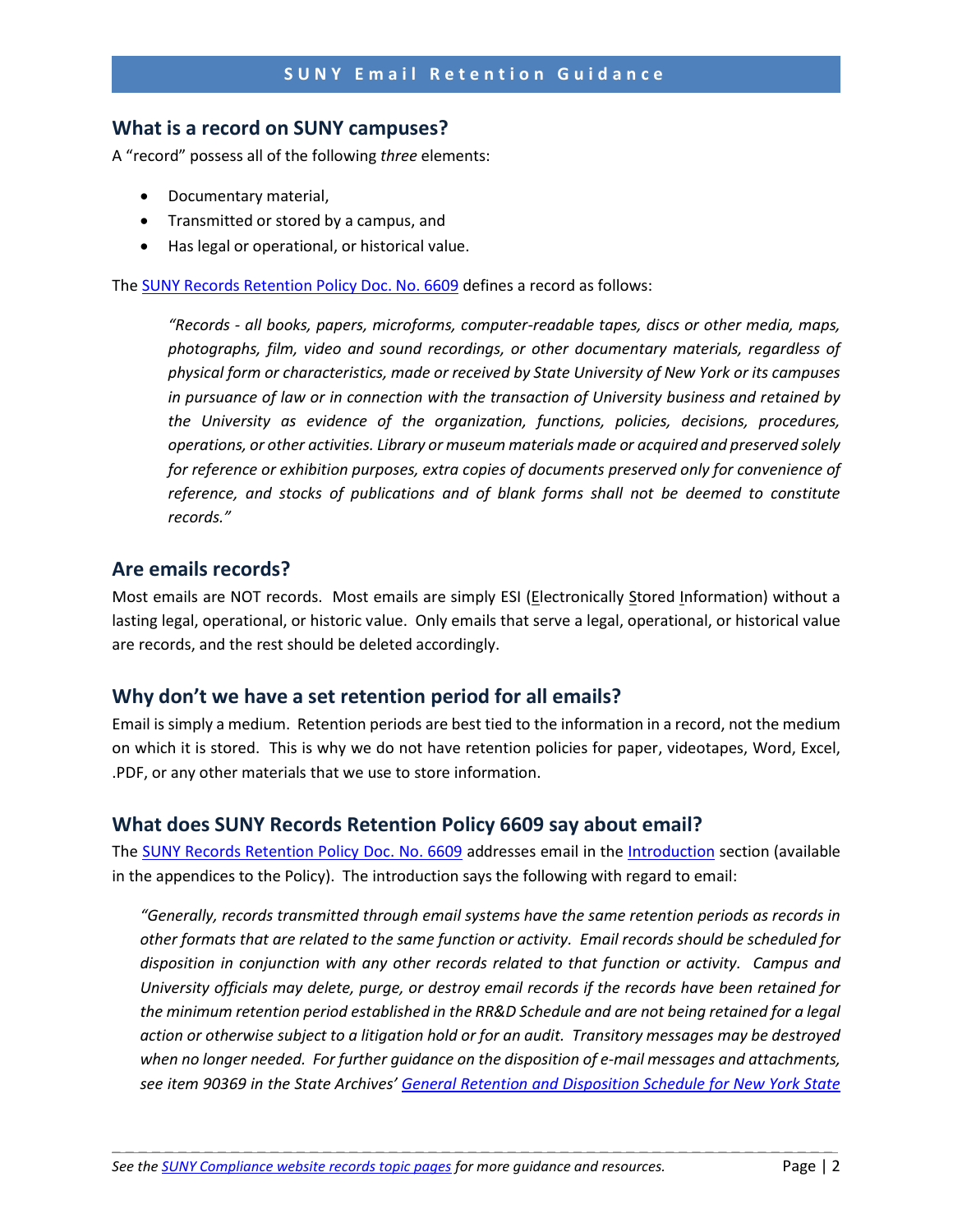*[Government Records](http://www.archives.nysed.gov/common/archives/files/mr_pub_genschedule.pdf) (available through a [page on the State Archives website](http://www.archives.nysed.gov/records/retention_general-schedule) where the schedule is published)."* 

## <span id="page-3-0"></span>**What does the State Archives General Retention and Disposition Schedule say about email?**

The New York State Records schedule, titled the [State Archives'](http://www.archives.nysed.gov/a/records/mr_pub_genschedule.shtml) [General Retention and Disposition](http://www.archives.nysed.gov/a/records/mr_pub_genschedule.shtml)  [Schedule for New York State Government Records,](http://www.archives.nysed.gov/a/records/mr_pub_genschedule.shtml) directly addresses email in its schedule also. The [schedule](http://www.archives.nysed.gov/common/archives/files/mr_pub_genschedule.pdf) states the following with regard to email:

*90369 E-Mail Messages -- Incoming and outgoing e-mail communications, including attachments, used to distribute information and documents, announce or schedule meetings, and conduct formal and informal communications.*

*Minimum Retention and Disposition: Destroy after messages and attachments are opened and records have been saved in appropriate electronic or paper file.*

*Justification: Many e-mail communications are not records and are therefore suitable for immediate destruction. Those messages and attachments which are records should be maintained in appropriate electronic or paper files and disposed consistent with applicable authorizations for those records.*

#### <span id="page-3-1"></span>**How should emails that are records be retained?**

SUNY's email retention approach is to classify emails that are records by determining the subject matter and purpose of the email. The content of the email will determine what, if any, classification of records the email falls under, and retention of the email will then be in accordance with the SUNY Records Schedules based on the type of record it is. Emails that fall into a specific categories of records on the two records schedules that apply to SUNY should be kept in accordance with the corresponding schedule item. The schedules applicable to SUNY are available via the [SUNY Policy Doc. No. 6609 Records Retention and](http://system.suny.edu/templates/sunymain/modules/domainredirect.cfm?domain=public&path=/sunypp/documents.cfm?doc_id=650)  [Disposition](http://system.suny.edu/templates/sunymain/modules/domainredirect.cfm?domain=public&path=/sunypp/documents.cfm?doc_id=650) (with schedule appendices that cover activities related to SUNY-specific business), and the State Archives' [General Retention and Disposition Schedule for New York State Government Records](http://www.archives.nysed.gov/common/archives/files/mr_pub_genschedule.pdf)  [schedule](http://www.archives.nysed.gov/common/archives/files/mr_pub_genschedule.pdf) that covers records common to all state agencies – such as financial and employment records. Emails that do not fall into a category of records identified on either the SUNY schedule or the State schedule are likely not records, and should be deleted permanently unless they serve an important operational value to the employee or are subject to a legal hold.

An example: If the email represents part of an individual student's conduct record—a charge notice for instance—it should be kept in accordance with the SUNY schedule item on student conduct records and retention of such records. If an email is an invitation to a meeting, it probably has no value after it has been read (or maybe after the meeting has taken place) and should be deleted.

#### <span id="page-3-2"></span>**Why should emails that are not records be deleted in a timely way?**

Emails that are not records, and are just ESI with no legal, operational or historic value, convert to a record when the following "trigger" scenarios occur: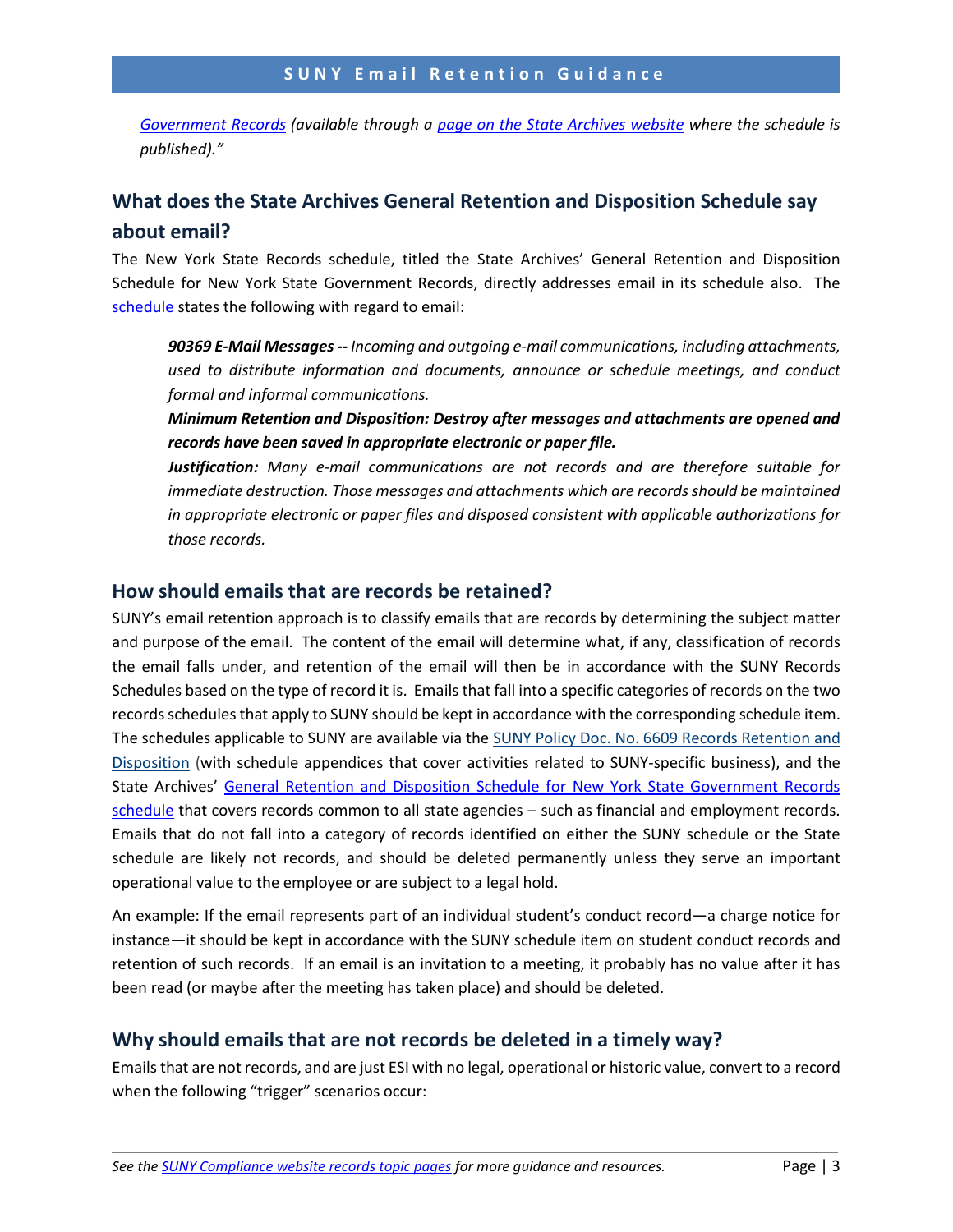#### **SUNY Email Retention Guidance**

- Relevant to a legal action that is reasonable anticipated as per counsel's instructions
- Subject to an audit by University Audit or an oversight agency
- Subject to a public information (FOIL/FOIA) request

Only ESI that exists at moment of a "trigger" can convert to a record. But the events above will serve to convert existing email that previously served no legal, operational, or historic value into a record, which triggers our legal obligation to preserve.

#### <span id="page-4-0"></span>**What about retention of instant messaging system messages?**

Keeping records of instant messages is akin to recording every conversation in every hallway and office on your campus and retaining those recordings for responding to future FOIL requests and litigation holds. People use instant messaging in a conversational way and do not intend those messages to be stored for future use or misuse. The more data you keep, the more records you will have to sort through for any number of audits, information requests, litigation holds, etc. So, if you have no obligation to keep something like instant messages that are generally useless, get rid of them!

#### <span id="page-4-1"></span>**What are the costs and risks related to storing emails?**

The costs and risks associated with storing email long term go beyond simple storage and server costs. Retaining thousands of unnecessary emails creates legal and administrative e-discovery costs and greatly increases regulatory burdens. While data storage costs can be clear and predictable (i.e., cheap cloud storage systems that allow vast amounts of email data), the costs associated with e-discovery can vary based on the amount of information that must be identified, organized, and reviewed. One thing regarding e-discovery is predictable: the more information that an institution retains, the more information it must process when it is subject to a litigation hold or demand.

SUNY campuses are even further at risk in this respect because, as a public institution in New York State where Freedom of Information Laws (FOIL) are broad, SUNY is legally required to review and produce documents and data, including email, at the public's request regardless of the purpose of the request or the nature of the document/data. This leaves use vulnerable to harassment and ill-intentioned requests for useless data that must nevertheless be processed. In addition, SUNY campuses are subject to reviews by any number of agencies charged with enforcing certain legal and compliance obligations. The scope and burdens of such reviews can be greatly increased when campuses keep more information than required.

The risks are clear: When a litigation hold, discovery request, or a public request for information occurs, the more documents/records/data we have to sort through, the more disruptive the request will be to the normal operation of a campus. In today's climate, many people simply retain any and all emails forever, but without knowledge of how retaining all those emails could negatively impact them and the organization. The [SUNY Records Retention and Disposition policy 6609,](http://www.suny.edu/sunypp/documents.cfm?doc_id=650) along with the [New York State](http://www.archives.nysed.gov/common/archives/files/mr_pub_genschedule.pdf)  [schedule,](http://www.archives.nysed.gov/common/archives/files/mr_pub_genschedule.pdf) clearly describe that most emails are not records, and should be deleted accordingly. Even the United States Supreme Court has endorsed the idea that unnecessary email should not be retained, in the case of Arthur Andersen LLP v. United States, 544 U.S. 696 (2005).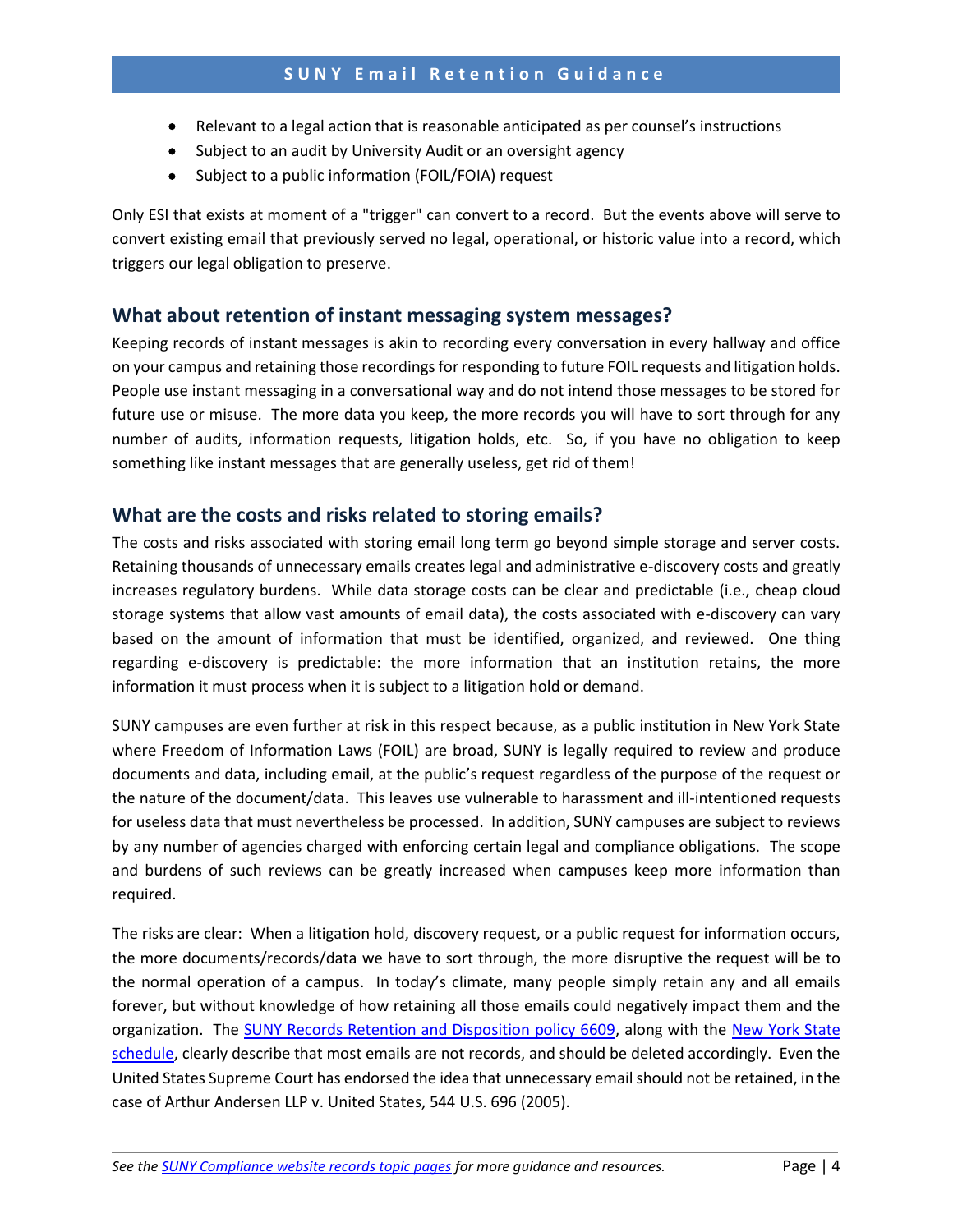This is not a matter of purging damaging information or eluding regulators; it is simply a matter of placing reasonable limits on the resources we devote to information storage and processing. Remember, all that we are deleting is material without legal, operational, or historical value.

In addition, we must not forget about data breaches. Having more documents/data/records, especially in electronic format, creates more risk for breaches of the information contained in them. Further, the more information in question that could be breached, the higher the cost will be to conform to the New York State Breach Notification laws, which require notice to those whose data has been compromised. Data breaches are costly and unavoidable. The surest way to reduce the risk is to reduce the amount of breachable data.

#### <span id="page-5-0"></span>**How do we manage and reduce email volume? Adopt a policy.**

Campuses can and should develop email retention policies and defensible disposition programs to reduce the costs of storage and e-discovery while maintaining regulatory and legal obligations.

The best way to reduce email volume and manage email may be to set a policy whereby email is deleted after a certain period of time by default unless it is intentionally saved by a user. If an email program, such as Outlook, is set to automatically delete email that is left in a default folder, it will reduce the volume of emails, which most of the time (per the State schedule) are not records that should be retained. Logistically, the setting should act whereby any email that needs to be retained for record retention purposes, or because it has an operative value, can be retained by actively placing the email into a specific folder within the email account, or saving it as a PDF to a hard drive or network drive. Emails that are simply left in default folders such as "inbox," "sent" or "trash," should be automatically destroyed after the user has had time to move them into a longer-duration folder or medium—usually 30–90 days.

Note that if you implement something like an auto-delete feature on emails, you need to be sure to tell your campus—everyone needs to be aware of the setting so that they manage their email effectively. If the auto-delete setting is not effectively communicated, then you may have a lot of angry people at your campuses wondering why their emails are disappearing—and requests to IT to retain back-up tapes so that they can get the email back. You may also be at risk for **spoliation** (the intentional or negligent withholding, hiding, altering, or destroying of evidence relevant to a legal proceeding). See below What [elements should an email](#page-6-0) policy contain (#8), for more information on spoliation and how to prevent it within your policy.

Document management systems can (and should) be used to enable organization and categorization of the emails. Outlook is one example of a document management system, and allows for rapid categorization and "bucketing" of emails into folders specified by the organization. Email archiving solutions, in which emails are housed in the vendor's archiving program, can be helpful because it allows for a single individual to manage litigation holds and run searches directly in the program. Drawbacks to the archiving model include cost (they are not cheap) and enabling the problem of "bloat" in the email system, where employees are retaining more than they should be in the first place. Before campuses look into an archive option for email, they should evaluate why the "bloat" exists in the first place (usually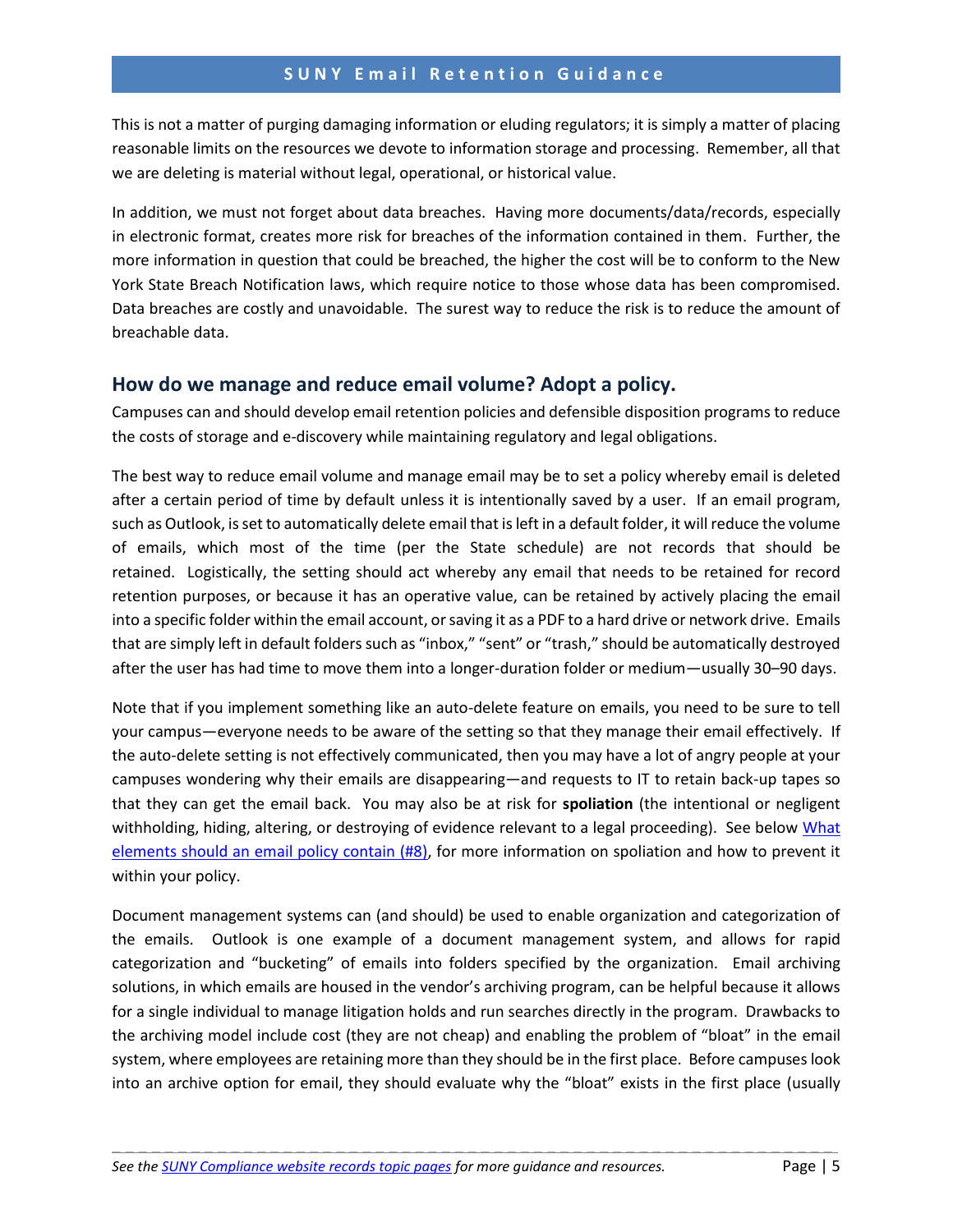lethargy or a tendency toward e-hoarding), and how the problem of excess records could be handled prior to the installing of any archive feature.

#### <span id="page-6-0"></span>**What elements should an email policy contain/ include/ address?**

Aside from the auto-deletion features that your policy should set out as described i[n the previous section,](#page-5-0) what else should an email policy (and corresponding procedure) include?

#### **1. REQUIRE USE OF UNIVERSITY-ISSUED EMAIL ACCOUNT**

The policy should require that employees of the campus MUST use their University-issued email account for University business, and MAY NOT use personal email accounts for University business.

### **2. RETAIN EMAILS THAT ARE RECORDS BY SUBJECT MATTER IN ACCORDANCE WITH SUNY'S SCHEDULE**

The policy should establish that, although most emails are not records, those that are should be maintained in accordance with the applicable records retention schedule by a designated custodian according to the subject matter concerned, as described in the section of this document covering [How Emails that are Records be Retained.](#page-3-1)

#### **3. CLEARLY IDENTIFY POLICY SCOPE: WHO IS COVERED BY THE POLICY**

The policy should be applicable to all employees (including volunteers) who create, send or receive email messages and attachments.

#### **4. REFERENCE THE UNIVERSITY'S EXISTING ACCEPTABLE USE POLICY**

The email policy should refer to your campus' Acceptable Use Policy regarding what is an appropriate use of a University email account. If the campus does not have such a policy, they should develop one in conjunction with the email policy.

#### **5. EXPLAIN MECHANISM FOR RETAINING EMAIL RECORDS THAT ARE RECORDS**

The policy should state how users can create folders locally, or on their email account, with varying retention parameters to store files that should be retained.

#### **6. SET PRIVACY EXPECTATIONS FOR THE EMAIL USER**

The policy should address data privacy and expectations of privacy by the user. It should be made clear that employees using campus email systems should not have a strong expectation of privacy when using campus information technology resources. To this end, it is much more effective to specify the reasons that email privacy will be intruded by the campus, rather than to simply say there is "no expectation of privacy." Legitimate reasons that accounts could be subject to unilateral access by the campus administration should include discovery proceedings, audit inquiries, freedom of information requests, policy enforcement and other legal actions.

#### **7. DESCRIBE LOCAL PROCEDURES FOR EMAIL RETENTION FOR THE INDIVIDUAL USER**

\_ \_ \_ \_ \_ \_ \_ \_ \_ \_ \_ \_ \_ \_ \_ \_ \_ \_ \_ \_ \_ \_ \_ \_ \_ \_ \_ \_ \_ \_ \_ \_ \_ \_ \_ \_ \_ \_ \_ \_ \_ \_ \_ \_ \_ \_ \_ \_ \_ \_ \_ \_ \_ \_ \_

The policy should identify where email records will be managed, stored, and retained within the infrastructure of the campus, and how the employees should retain their own emails that are actual records locally within their campus email management system (such as Outlook or Gmail).